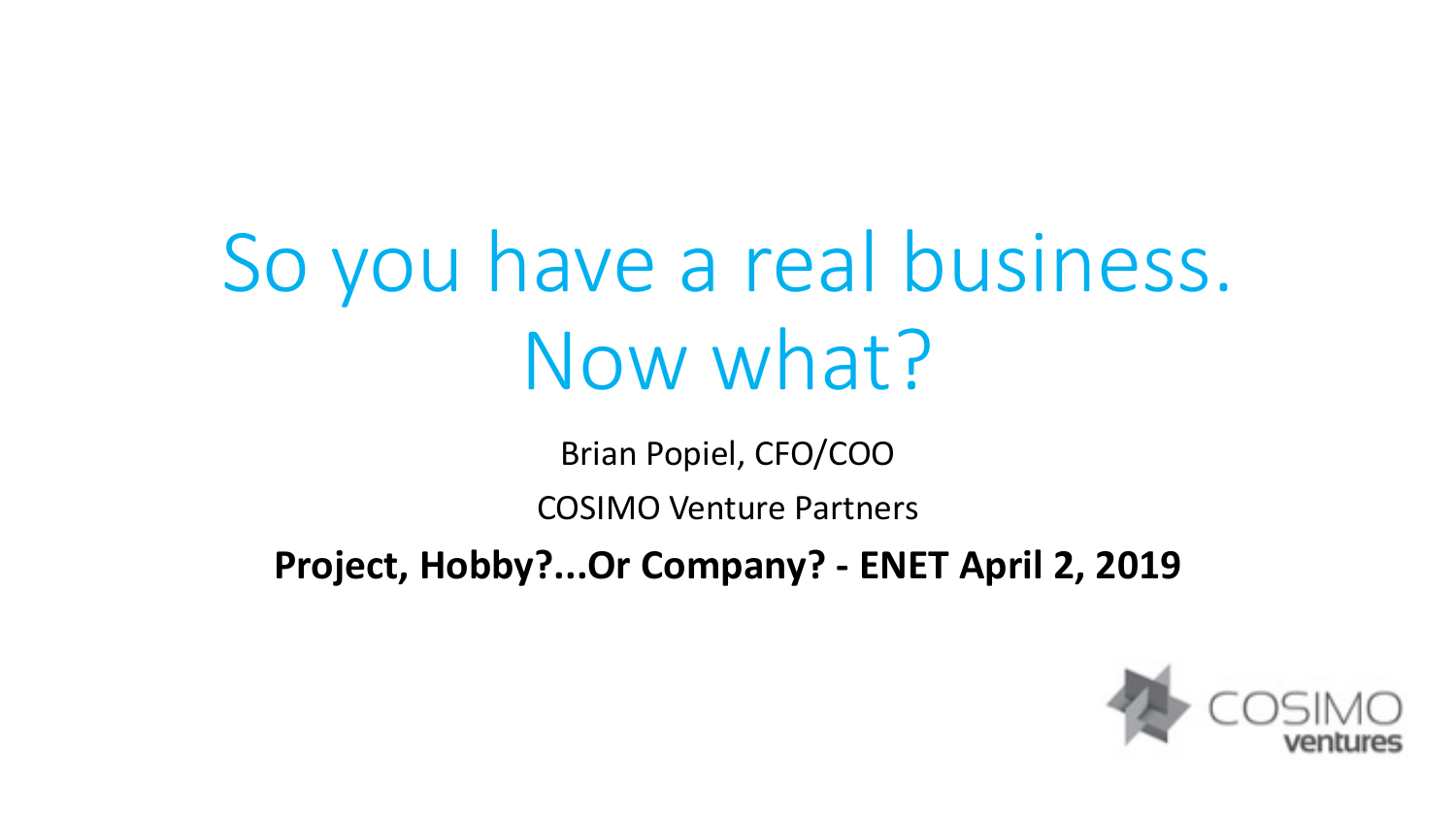#### Have a story to tell

- Make it compelling
- Have an elevator pitch
- Be able to explain your company quickly and succinctly
- Describe your business in two sentences, expand as warranted
- Focus on a large addressable market this is critical to attracting venture capital
- Practice telling your story

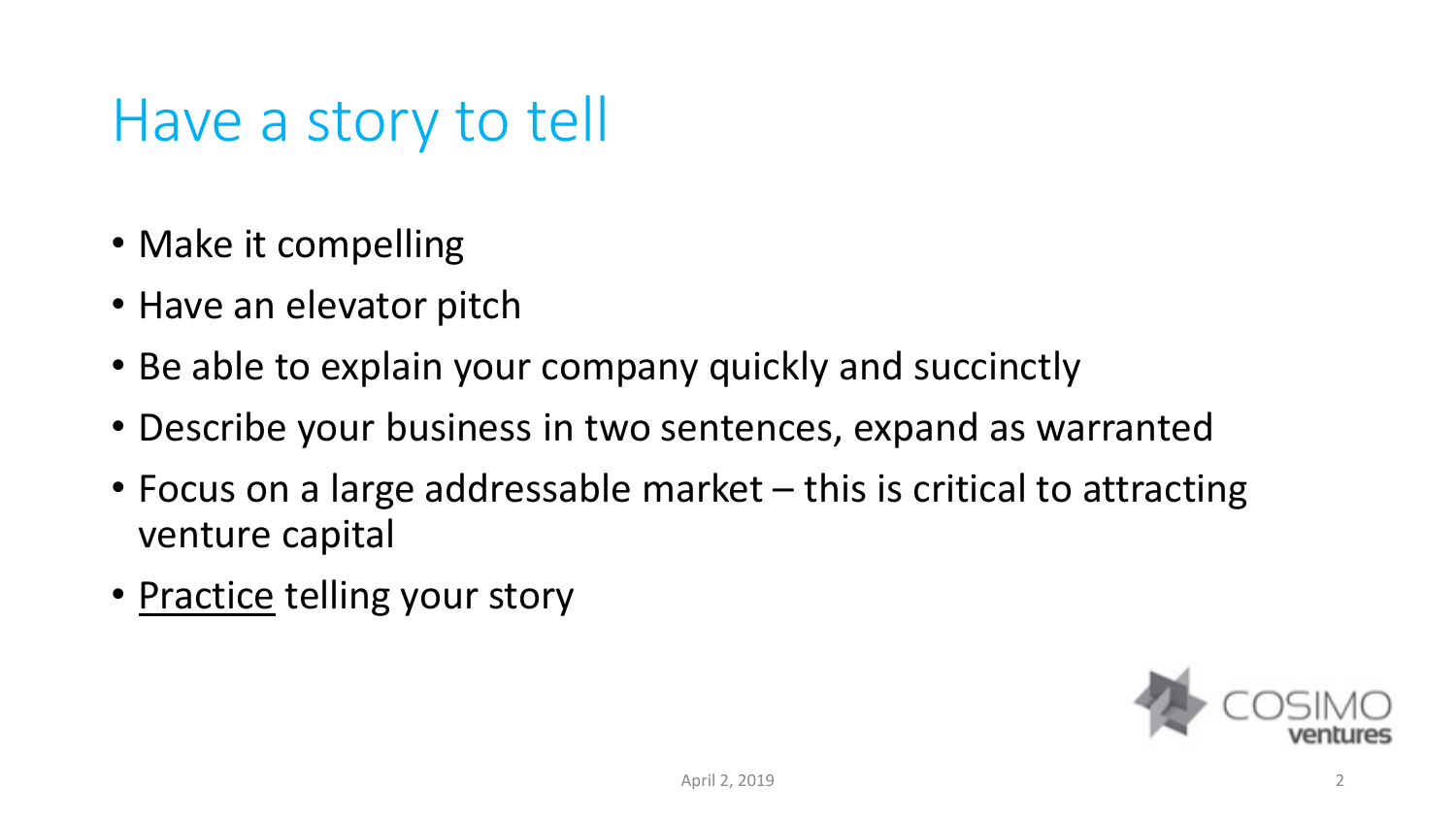#### Have it in words and pictures

- Make sure you have the following completed and ready to go:
	- Verbal elevator pitch
	- Executive summary (1-2 pages)
	- Presentation focused investor deck
	- Business Plan thoughtful, reasonable and defensible
	- Financial Model to support the plan that is functional and includes 2-3 years of projections
	- Make sure your model shows growth because that is what the VC's are investing in

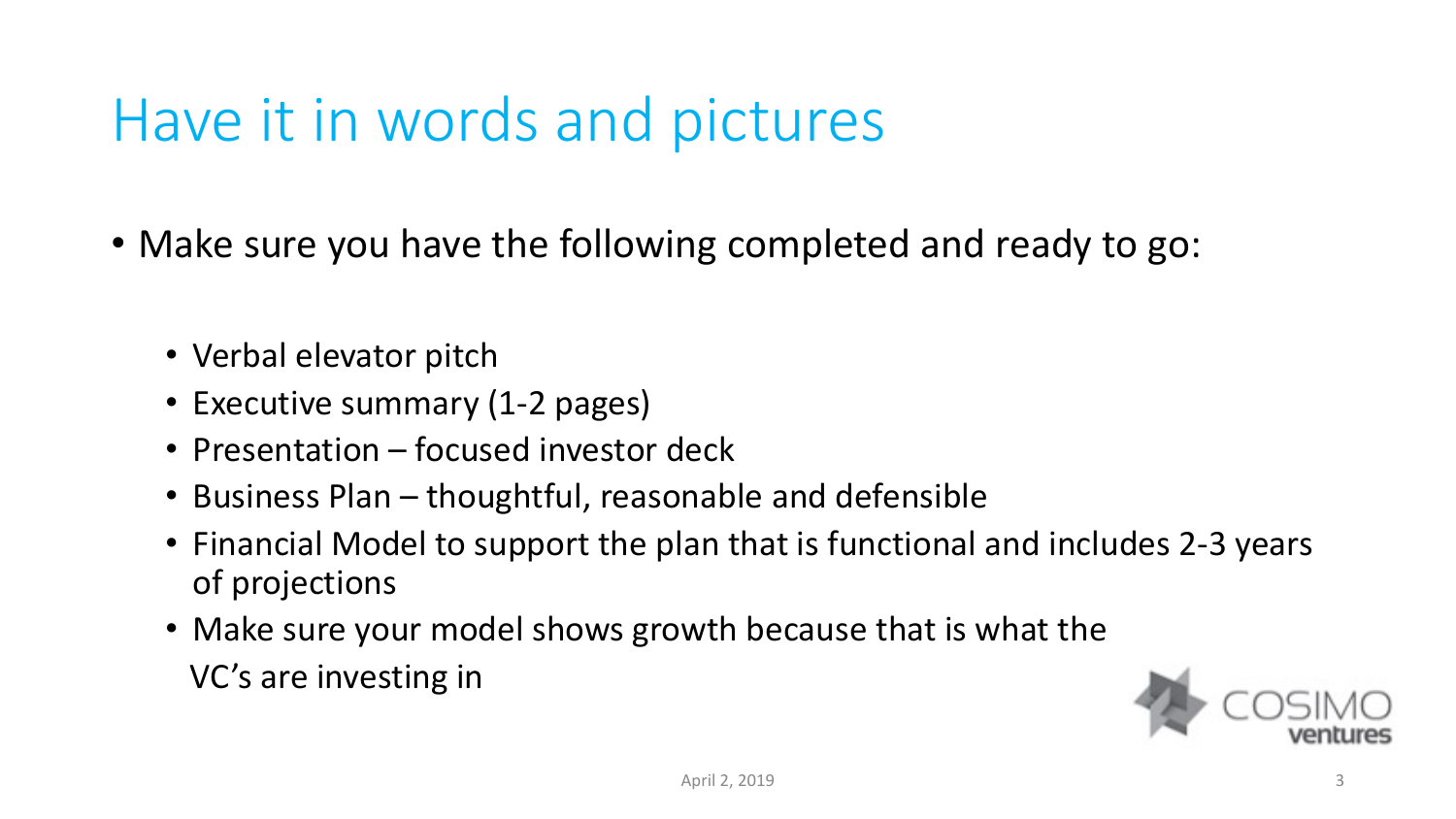#### Think about what you need vs. what you want

- You will want a lot of money at a high valuation
- You will likely get neither
- Understand what your funding needs are for the next 18-24 months under different circumstances – bear, base and bull cases
- Know what it is like to have to bootstrap your business
- Decide roughly what you would need to accept how little money at how low a valuation
- Aim for somewhere in between "want" and "need"

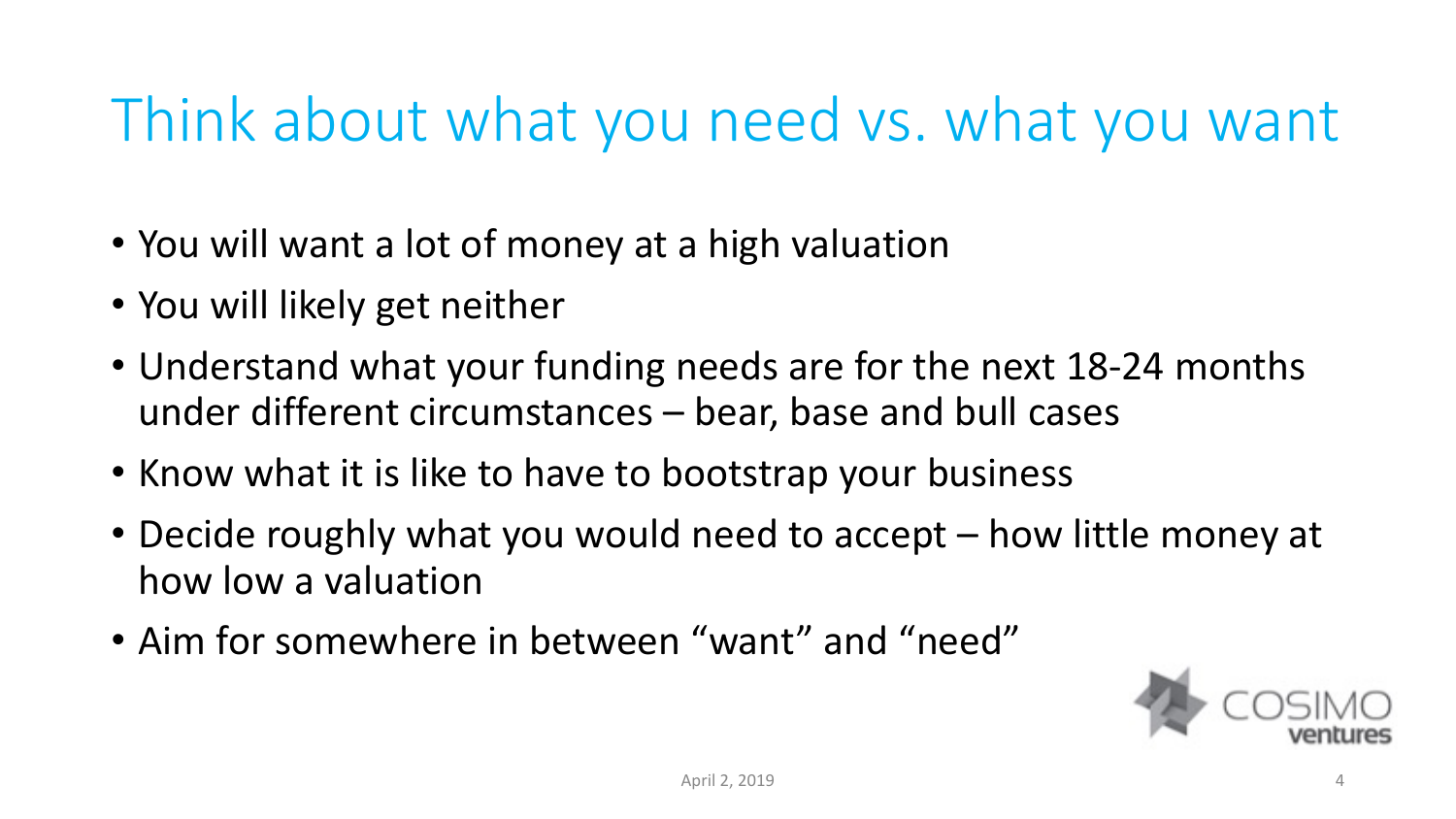#### Get your ducks in a row

- Gather up all of the following:
	- Prior financing and ownership documentation
	- Intellectual Property
	- Employment Agreements
	- Business Contracts
	- Vendor Agreements
	- Anything else you think an investor would want to see (hint: they will want to see everything)
	- If one of the above does not exist but should, get it prepared

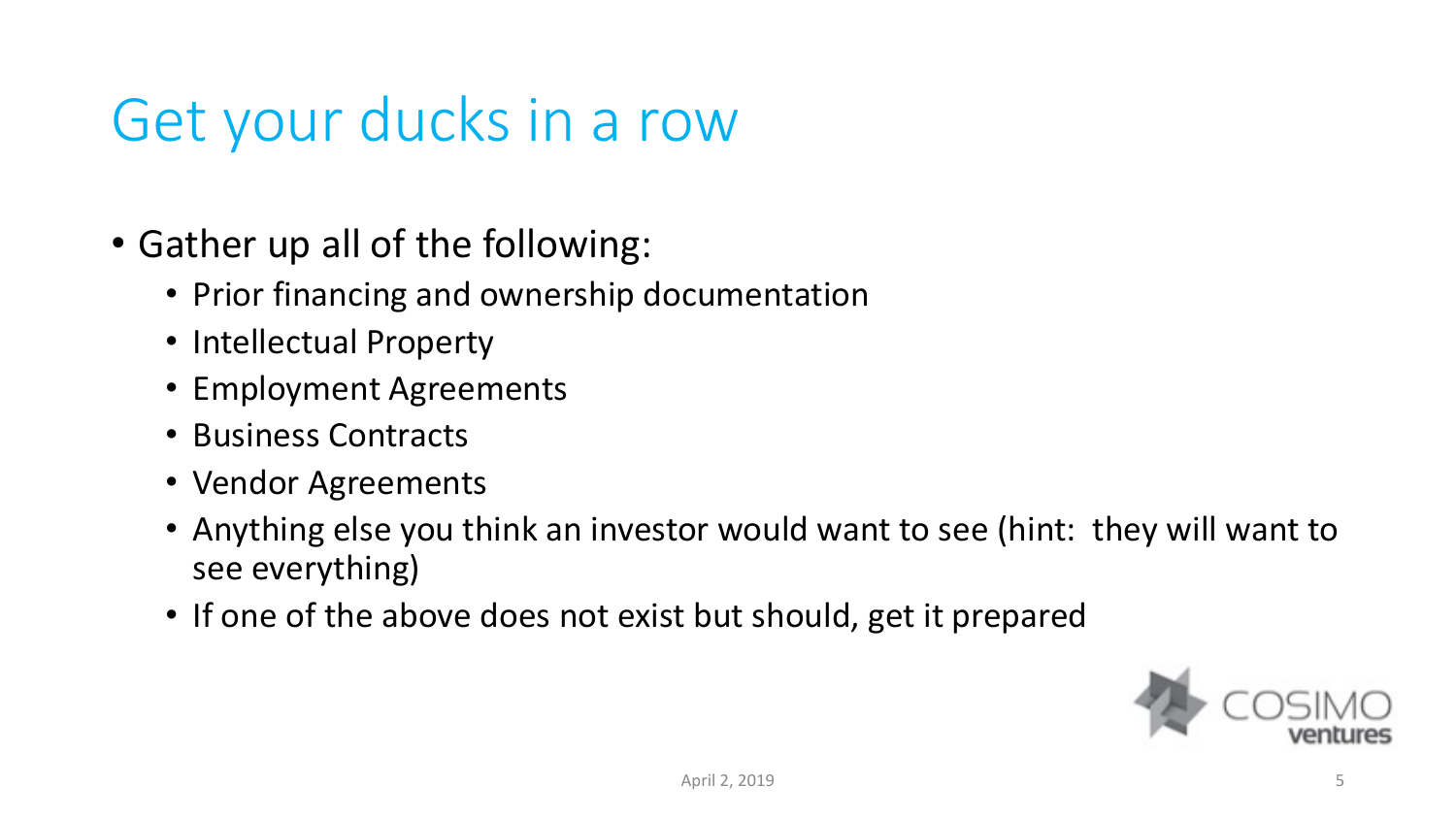#### Draft your team

- Have a "People Strategy"
- Get key personnel in place if you can
- Employees and contractors
- Directors formalize your Board if you have not done so already, but keep it small - save room for the VC's
- Trusted Advisors assemble confidantes that you can trust to help
- Select reputable lawyers, accountants, commercial bankers, etc.

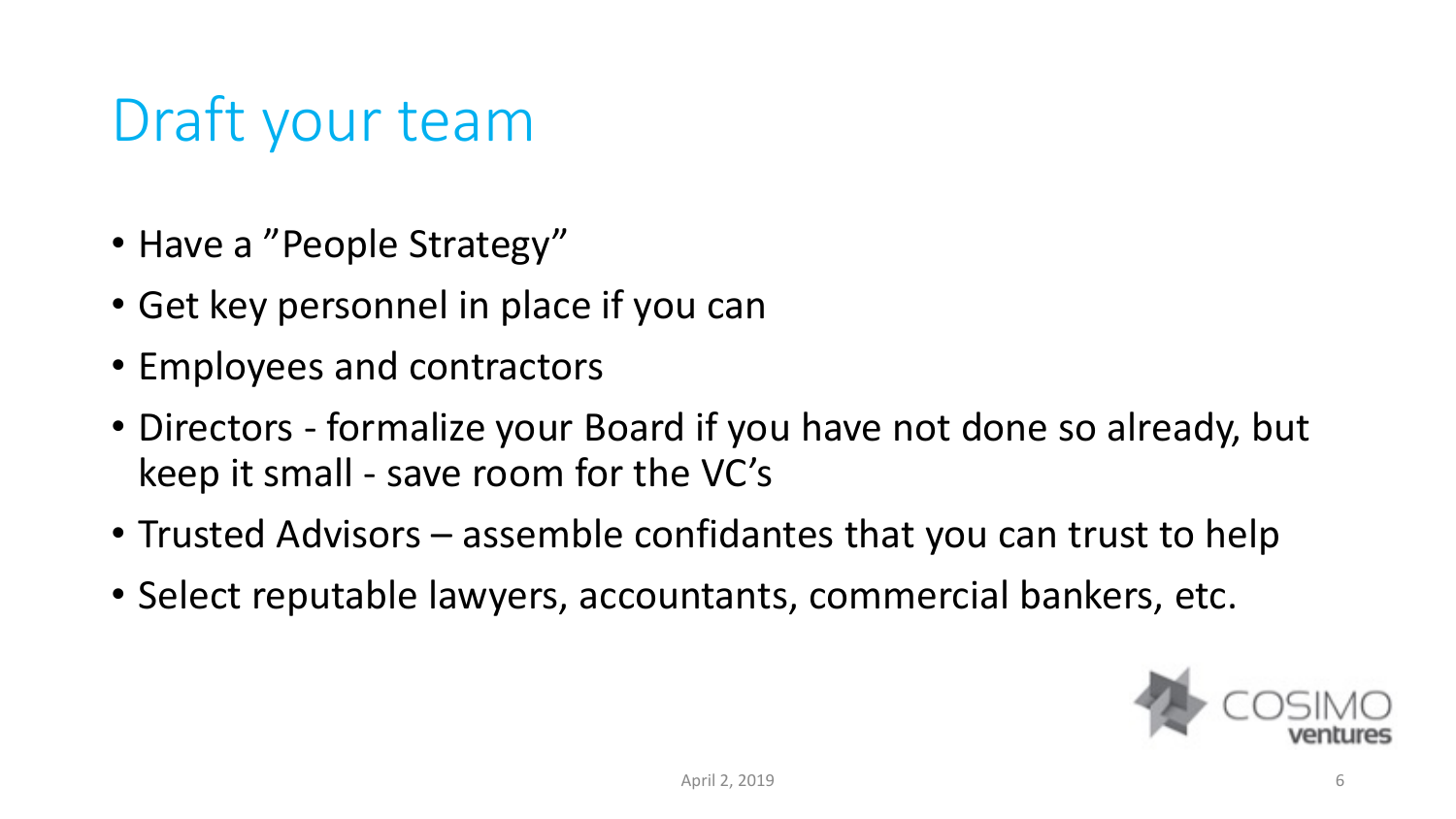## Show that you have already met some milestones

- Have already raised at least a "friends and family" round and/or an angel round
- As an entrepreneur, show you have both real money and sweat equity dedicated to the business
- Have your IP locked down if possible
- Have a key customer that is referenceable
- Outline your prior period actuals vs. plan don't worry if the actuals were not perfect. You wouldn't be looking for financing if it was and VC's understand that.

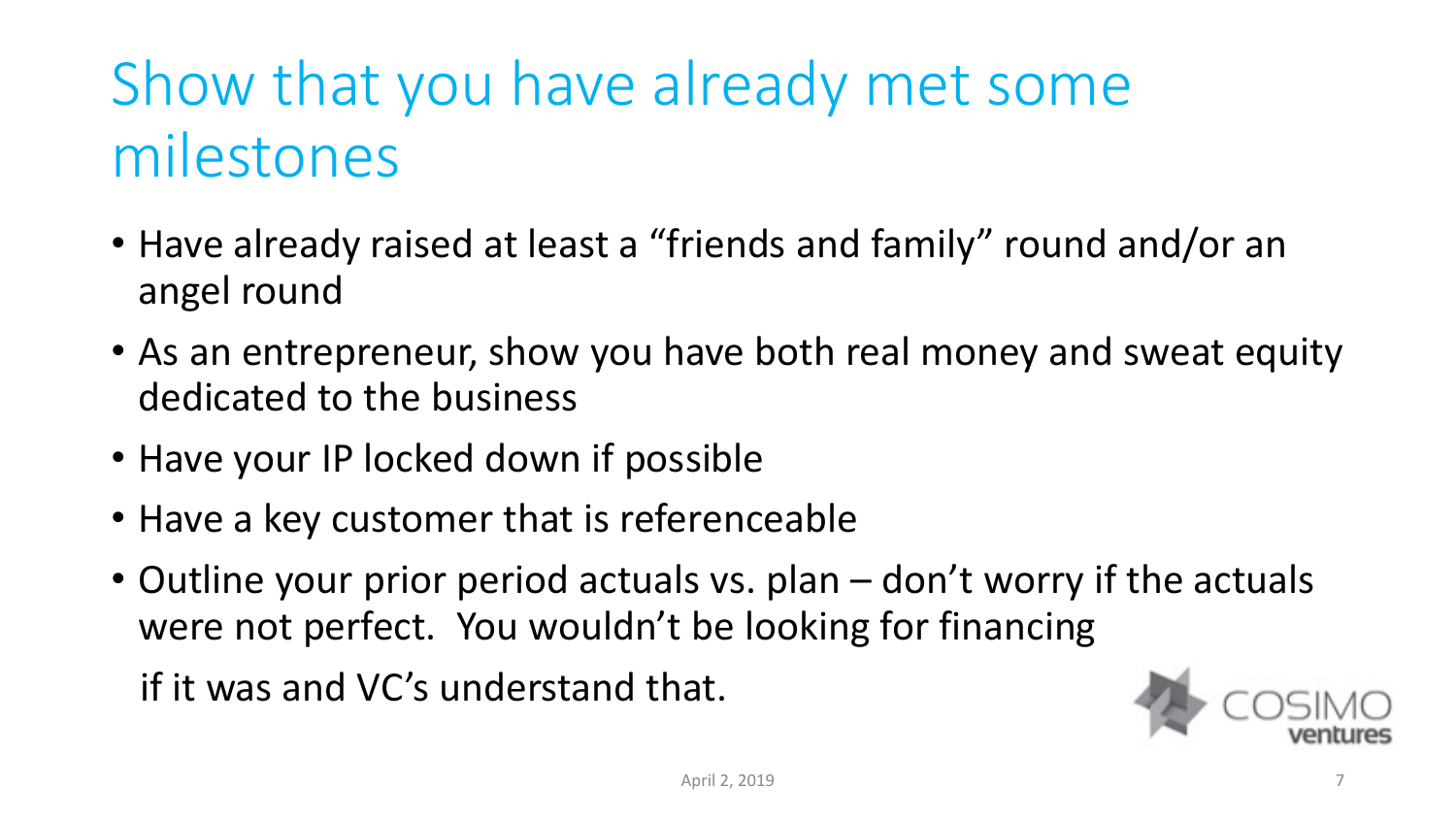#### Know your business

- Understand your Intellectual Property
- Know your competitors cold be able to show how and why your business is superior
- Understand what it will take to get your business to the next level
- Understand your capitalization table:
	- Current structure, share classes and investors
	- % ownership before and after a financing
	- Option pool
	- Dilution

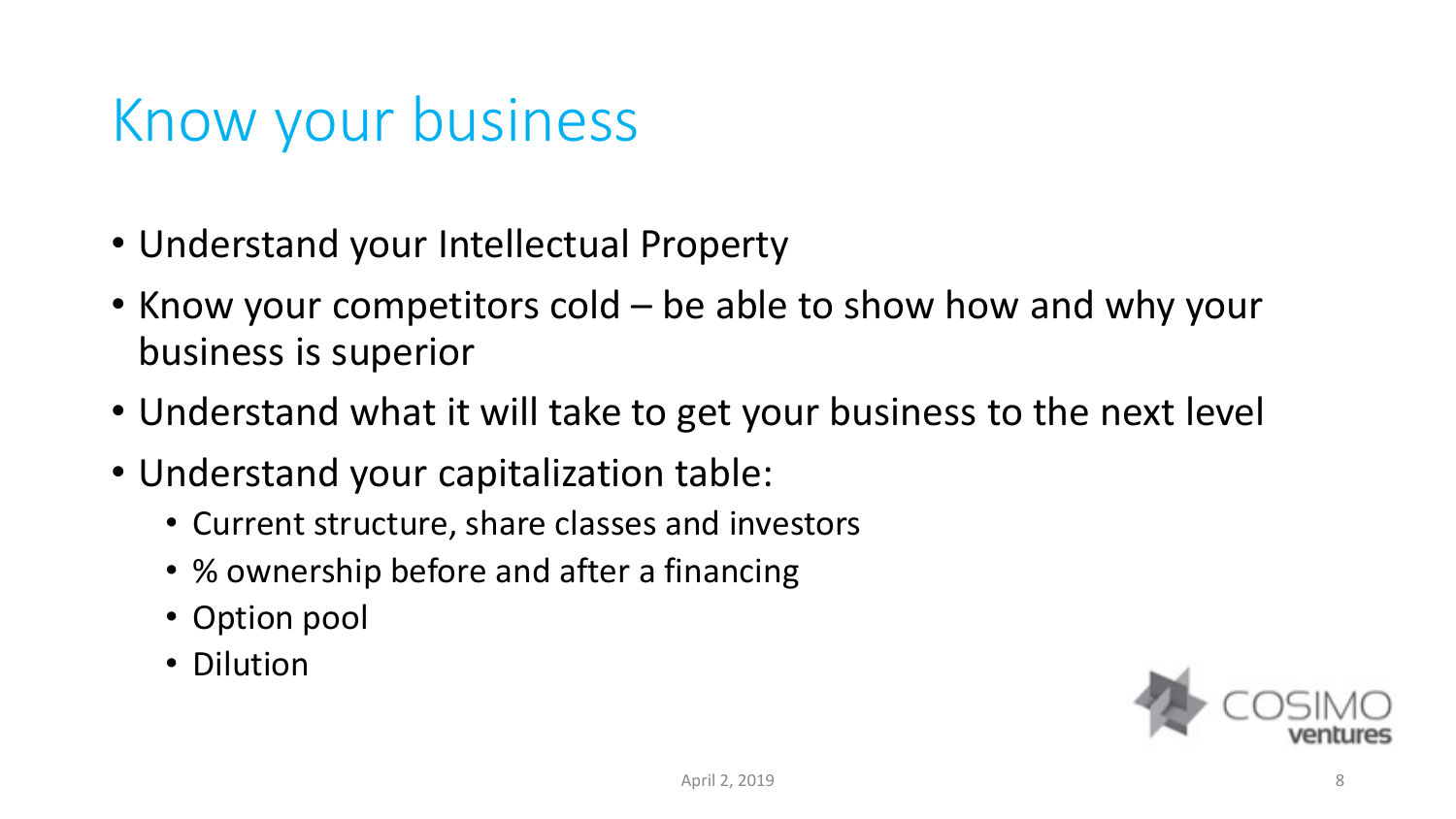#### Meet and greet

- Get out to as many events as you can to meet potential investors
- Use all of your contacts to make personal connections and introductions
- Make use of Linked In and social media
- Network, network, network…
- Remember, very few deals are ever funded based on unsolicited submissions

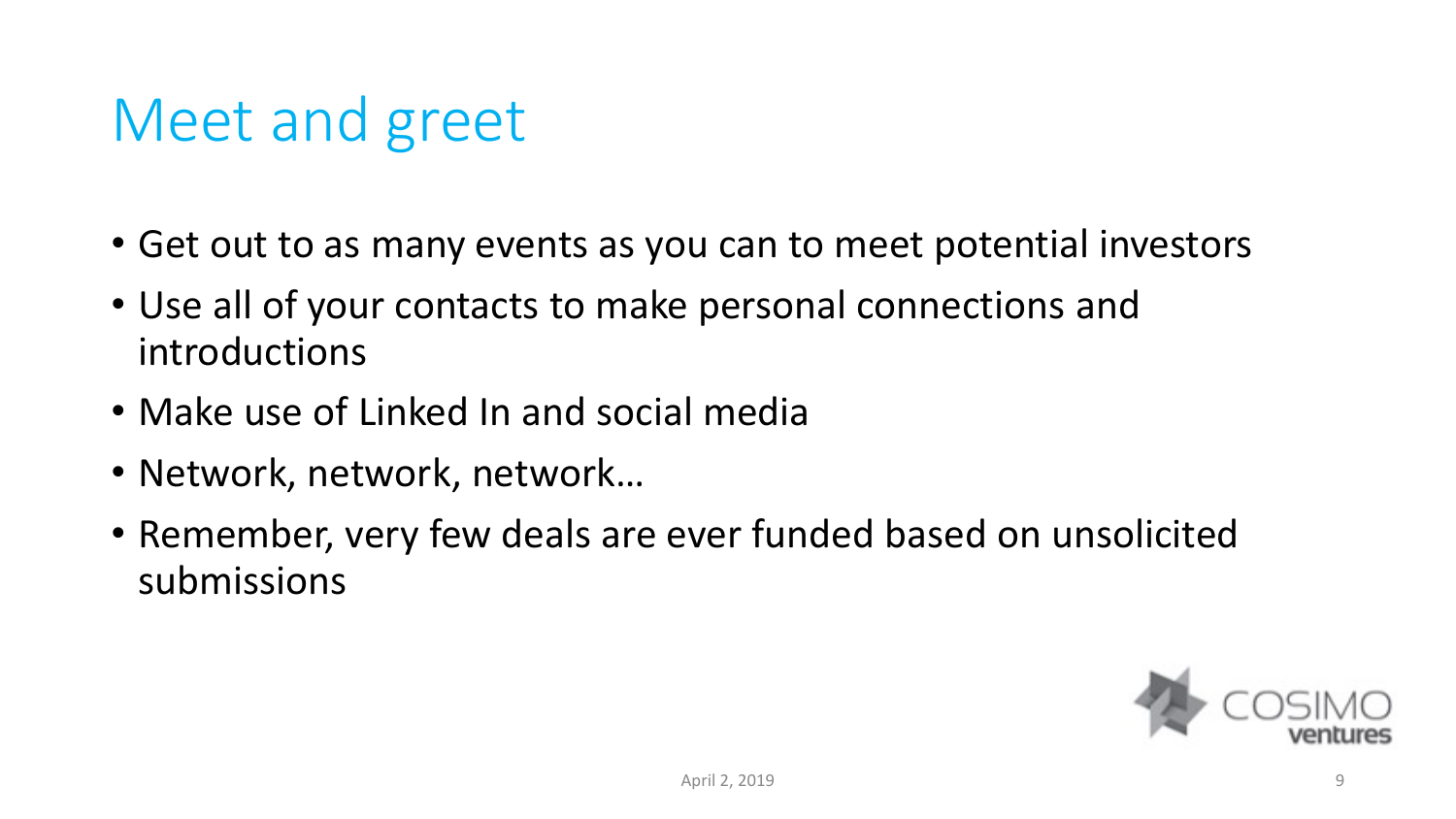#### Understand your capital options

- Understand that capital can take different forms with very different terms and conditions:
- Equity: Common or Preferred founders and investors are in it together, kind of
- Venture Debt top of the capital stack
- Convertible Note somewhere in between

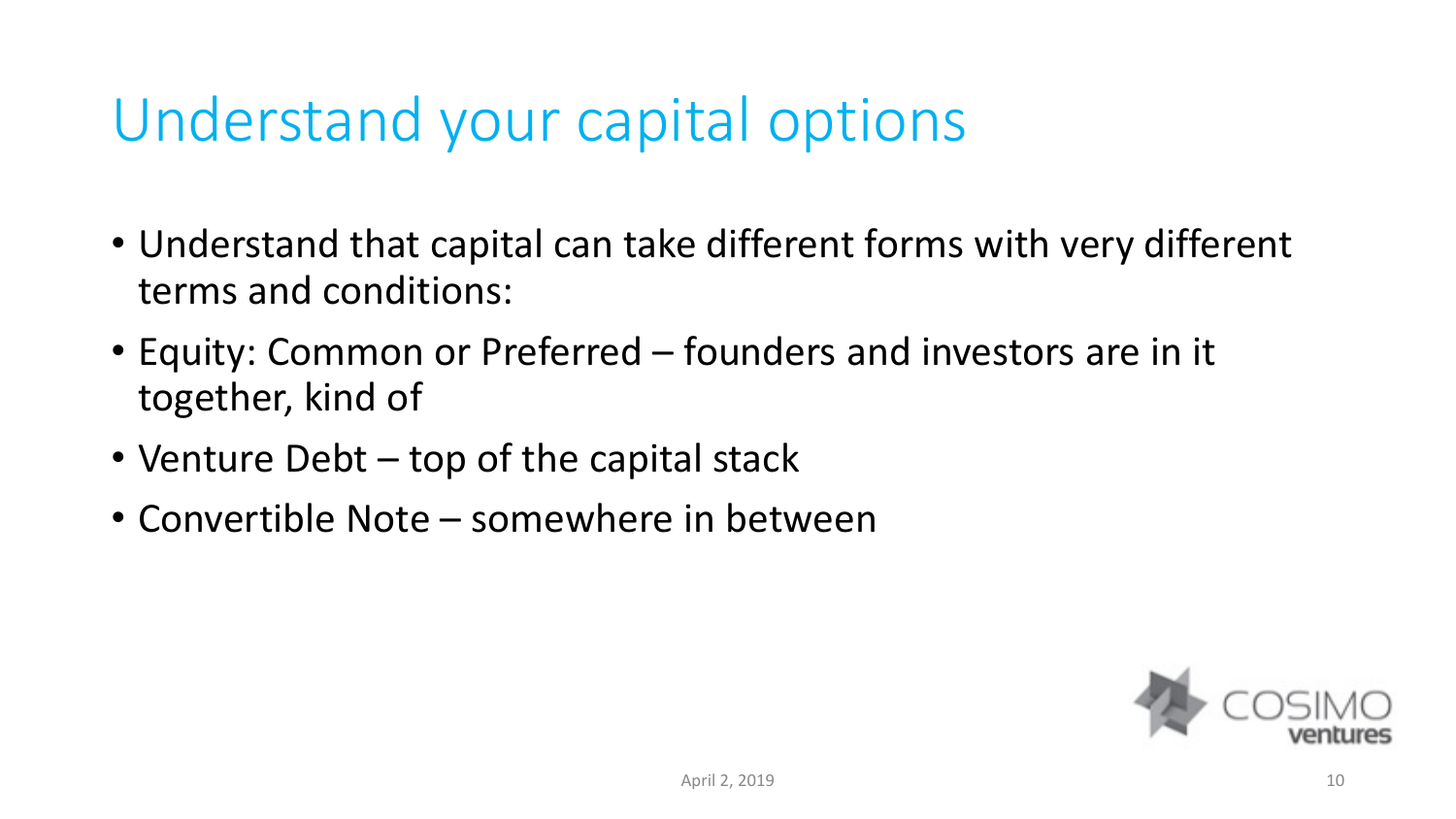#### Be prepared and be patient

- Fundraising is typically a 60 day 180 day process, and can be longer depending on market conditions
- Be targeted, but cast a wide net and expect to have many meetings
- Continue to refine your pitch and customize your deck for each one
- Expect to handle lots of requests for information, follow up questions and extensive due diligence
- Remember, it is not the VC's money. They have investors and will be very careful with their money. That said, if they don't

invest it, they have to give it back!

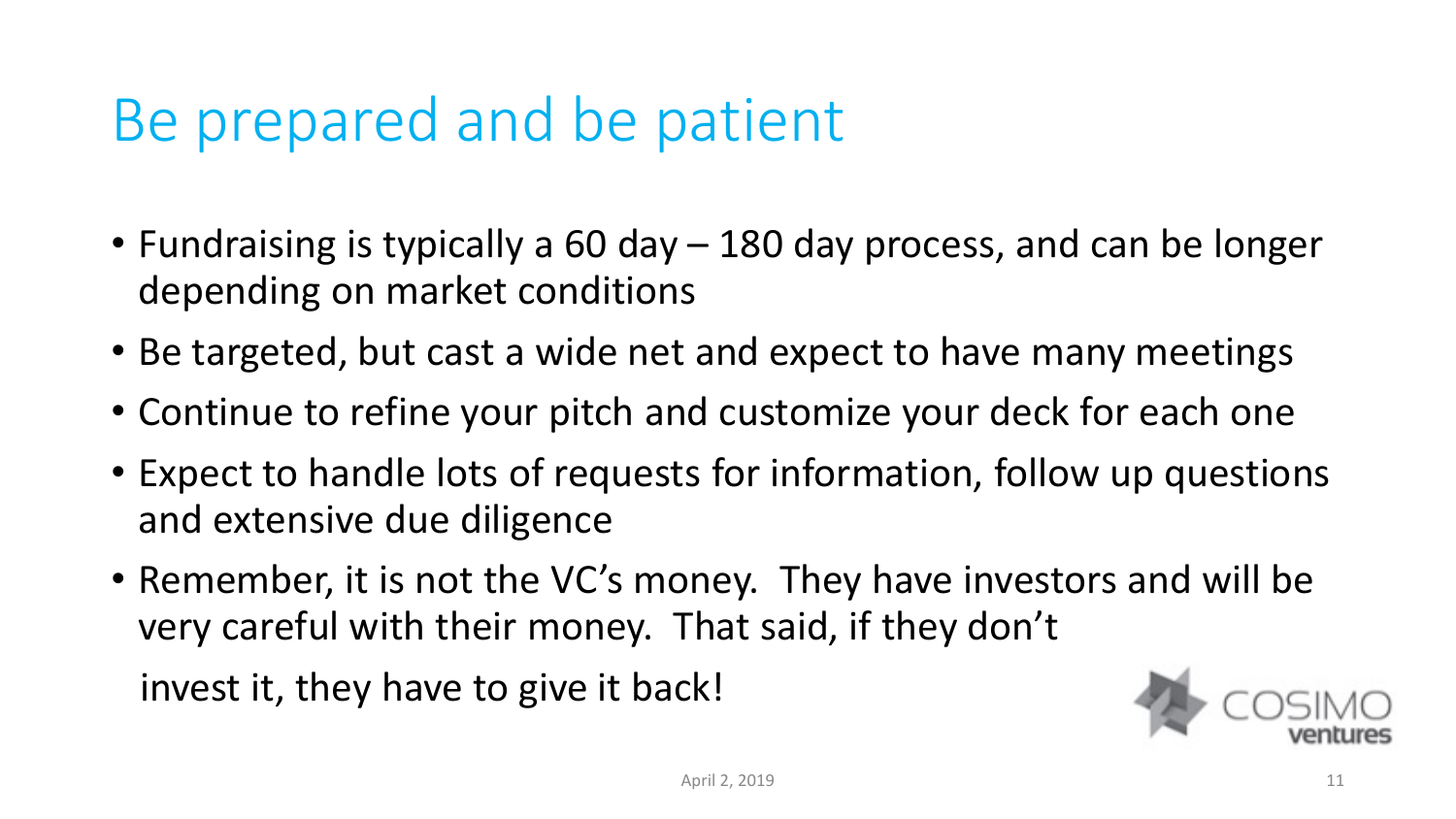#### Choose wisely…if you have a choice

- The highest valuation is not always the best choice for your business
- Do your own due diligence on them
- Reputation is important…
- ...So is their contact list
- Try to determine who can help you grow your business the most
- Treat this like you would treat selecting a partner or finding a spouse

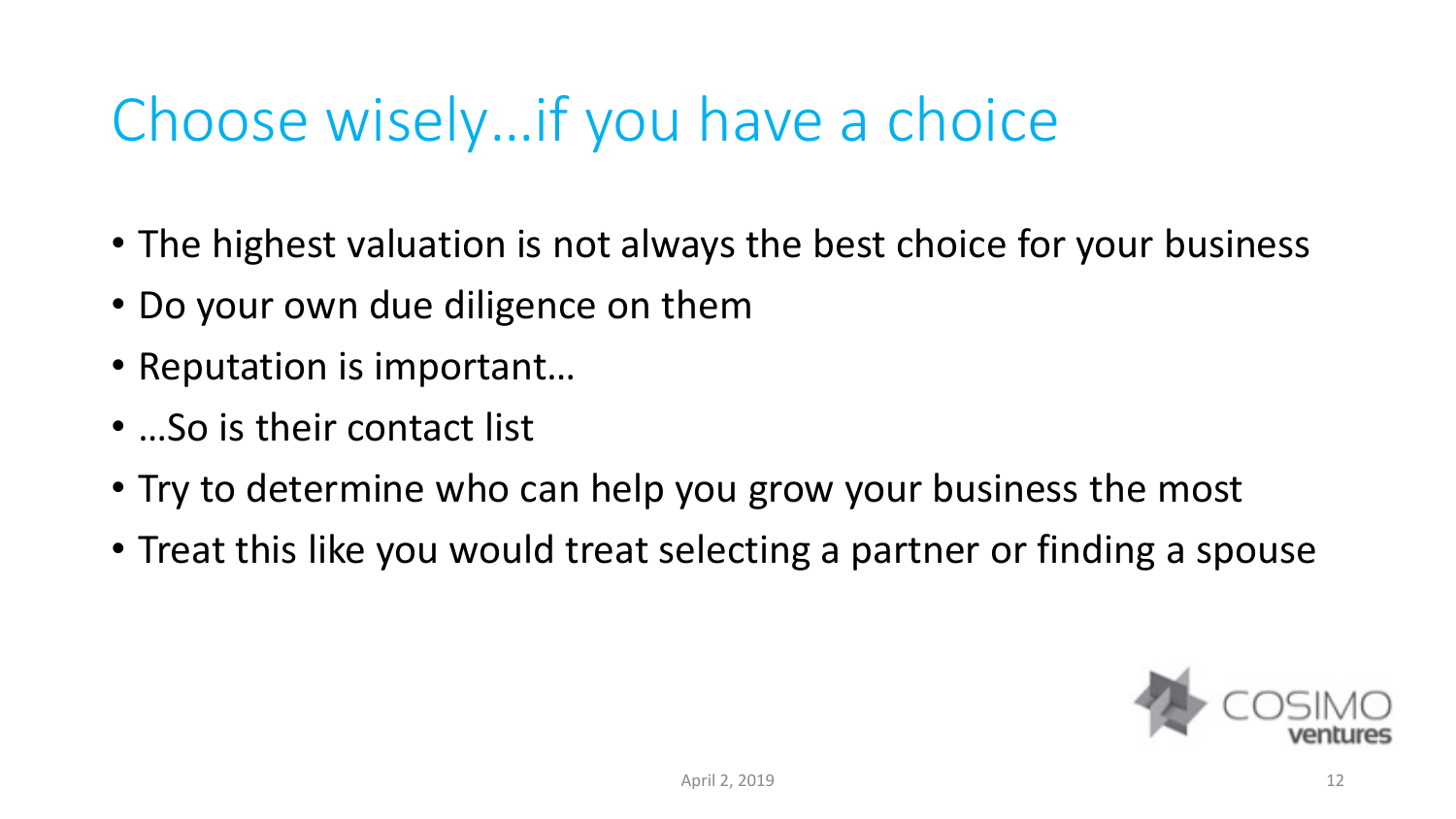#### Be prepared for what comes next

- Shared high level decision-making
- Firm milestones and deliverables
- Formalized board meetings and processes
- Lots of follow up
- Use it all to your advantage: ask for help when you need it, accept counsel, be upfront with information
- Treat it like a partnership